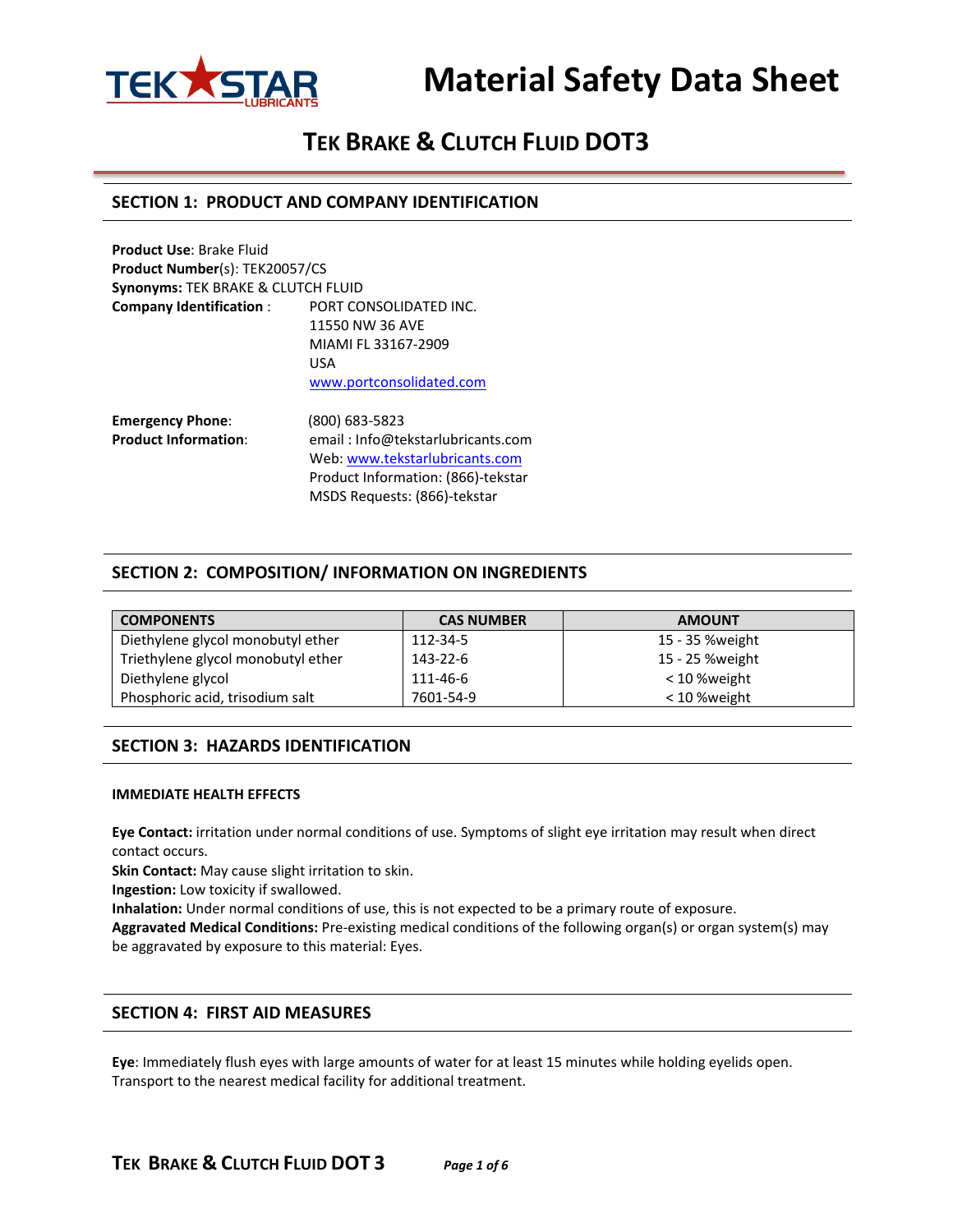

# **TEK BRAKE & CLUTCH FLUID DOT3**

**Skin:** No specific first aid measures are required. As a precaution, remove clothing and shoes if contaminated. To remove the material from skin, use soap and water. Discard contaminated clothing and shoes or thoroughly clean before reuse.

**Ingestion:** If swallowed, get medical attention. Do not induce vomiting. Never give anything by mouth to an unconscious person..

**Inhalation**: No specific first aid measures are required. If exposed to excessive levels of material in the air, move the exposed person to fresh air. Get medical attention if coughing or respiratory discomfort occurs.

**Note to Physicians**: In an accident involving high-pressure equipment, this product may be injected under the skin. Such an accident may result in a small, sometimes bloodless, puncture wound. However, because of its driving force, material injected into a fingertip can be deposited into the palm of the hand. Within 24 hours, there is usually a great deal of swelling, discoloration, and intense throbbing pain. Immediate treatment at a surgical emergency center is recommended.

## **SECTION 5: FIRE FIGHTING MEASURES**

Leaks/ruptures in high pressure system using materials of this type can create a fire hazard when in the vicinity of ignition sources.

**FIRE CLASSIFICATION:**

OSHA Classification (29 CFR 1910.1200): Not classified by OSHA as flammable or combustible.

**FLAMMABLE PROPERTIES:**

**Flashpoint:** (Closed Cup) 135 °C (275 °F) (Typical)

**Autoignition**: No data available

**Flammability (Explosive) Limits (% by volume in air):** Lower: Not Applicable Upper: Not Applicable **Extinguishing Media:** Use water fog, foam, dry chemical or carbon dioxide (CO2) to extinguish flames. **Protection of Fire Fighters:** Proper protective equipment including breathing apparatus must be worn when approaching a fire in a confined space.

**Additional Advice:** Keep adjacent containers cool by spraying with water.

## **SECTION 6: ACCIDENTAL RELEASE MEASURES**

**Spill Management:** Stop the source of the release if you can do it without risk. Contain release to prevent further contamination of soil, surface water or groundwater. Clean up spill as soon as possible, observing precautions in Exposure Controls/Personal Protection. Use appropriate techniques such as applying non-combustible absorbent materials or pumping. Where feasible and appropriate, remove contaminated soil. Place contaminated materials in disposable containers and dispose of in a manner consistent with applicable regulations.. **Reporting:** Report spills to local authorities as appropriate or required.

## *SECTION 7: HANDLING AND STORAGE*

**General Precautions:** Use local exhaust ventilation if there is risk of inhalation of vapours, mists or aerosols. Properly dispose of any contaminated rags or cleaning materials in order to prevent fires. Use the information in this data sheet as input to a risk assessment of local circumstances to help determine appropriate controls for safe handling, storage and disposal of this material.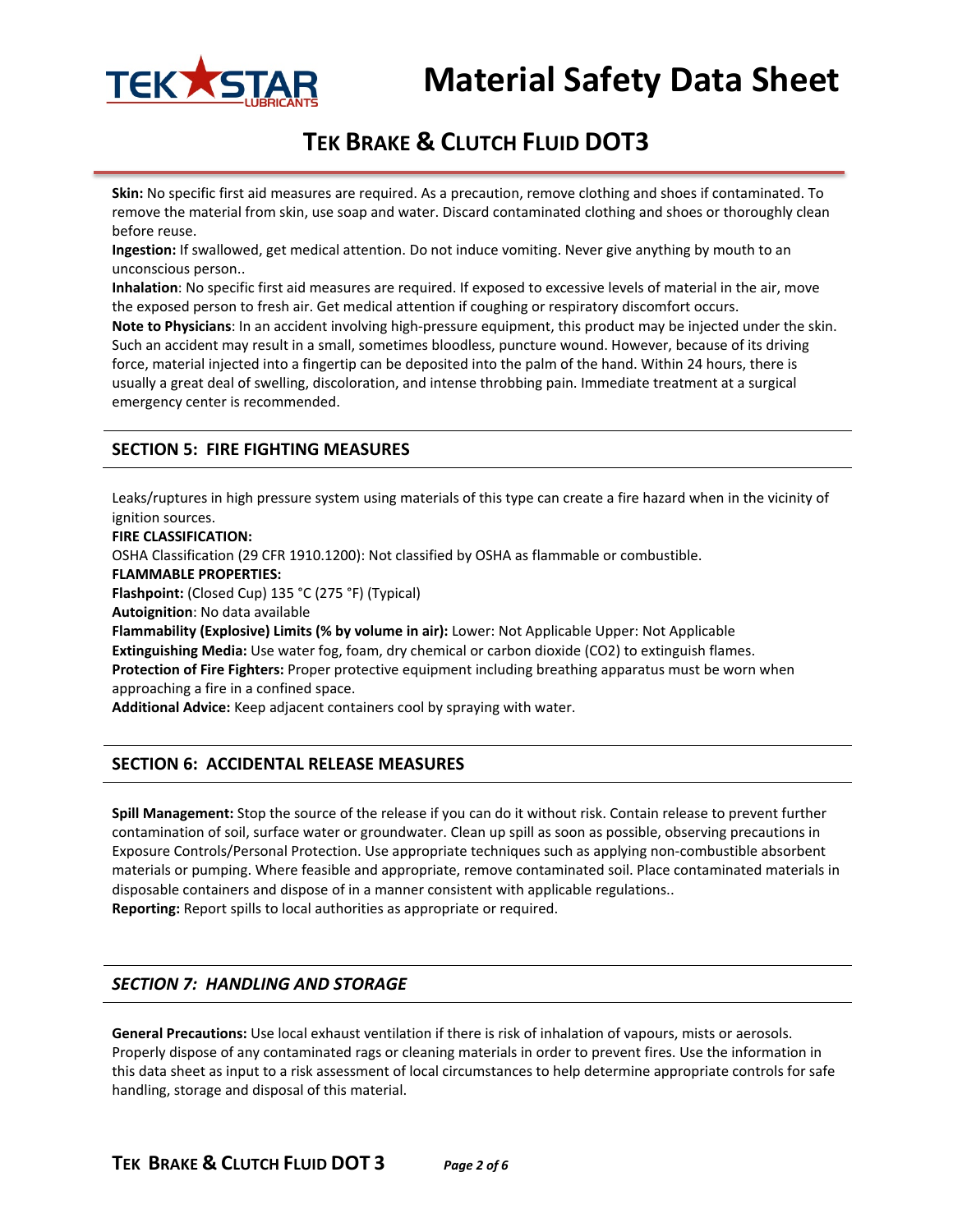

# **TEK BRAKE & CLUTCH FLUID DOT3**

**Handling:** Avoid prolonged or repeated contact with skin. Avoid inhaling vapour and/or mists. When handling product in drums, safety footwear should be worn and proper handling equipment should be used. **Storage:** Keep container tightly closed. Store in a cool, dry, well-ventilated area. Store only in approved containers. Do not store with strong oxidizing agents. Do not store at elevated temperatures. Avoid storing product in direct sunlight for extended periods of time. Storage area must meet OSHA requirements and applicable fire codes. Consult appropriate federal, state and local authorities before reusing, reconditioning, reclaiming, recycling or disposing of empty containers or waste residues of this product.

**Product Transfer :** Keep containers closed when not in use. Do not pressurize drum containers to empty. **Recommended Materials:** For containers or container linings, use mild steel or high density polyethylene. Stainless steel. Carbon steel.

**Unsuitable Materials**: PVC.

**Additional Information:** Polyethylene containers should not be exposed to high temperatures because of possible risk of distortion. Ensure that all local regulations regarding handling and storage facilities.

## **SECTION 8: EXPOSURE CONTROLS/PERSONAL PROTECTION**

**GENERAL CONSIDERATIONS:** Consider the potential hazards of this material (see Section 3), applicable exposure limits, job activities, and other substances in the work place when designing engineering controls and selecting personal protective equipment. If engineering controls or work practices are not adequate to prevent exposure to harmful levels of this material, the personal protective equipment listed below is recommended. The user should read and understand all instructions and limitations supplied with the equipment since protection is usually provided for a limited time or under certain circumstances.

**ENGINEERING CONTROLS:** Provide exhaust ventilation

#### **PERSONAL PROTECTIVE EQUIPMENT**

**Eye/Face Protection:** Chemical splash goggles (chemical monogoggles).

**Skin Protection:** depending on operations conducted, physical requirements and other substances in the workplace. Suggested materials for protective gloves include: Neoprene, Nitrile Rubber, Polyvinyl Chloride (PVC or Vinyl).

**Respiratory Protection:** No respiratory protection is ordinarily required under normal conditions of use. In accordance with good industrial hygiene practices, precautions should be taken to avoid breathing of material. If engineering controls do not maintain airborne concentrations to a level which is adequate to protect worker health, select respiratory protection equipment suitable for the specific conditions of use and meeting relevant legislation. Check with respiratory protective equipment suppliers. Where air-filtering respirators are suitable, select an appropriate combination of mask and filter. Select a filter suitable for combined particulate/organic gases and vapours [boiling point >65°C(149 °F)].

**Respiratory Protection:** No respiratory protection is normally required.

Use a positive pressure air-supplying respirator in circumstances where air-purifying respirators may not provide adequate protection.

Consult local authorities for appropriate values.

## **SECTION 9: PHYSICAL AND CHEMICAL PROPERTIES**

**Attention: the data below are typical values and do not constitute a specification.**

**Color:** Amber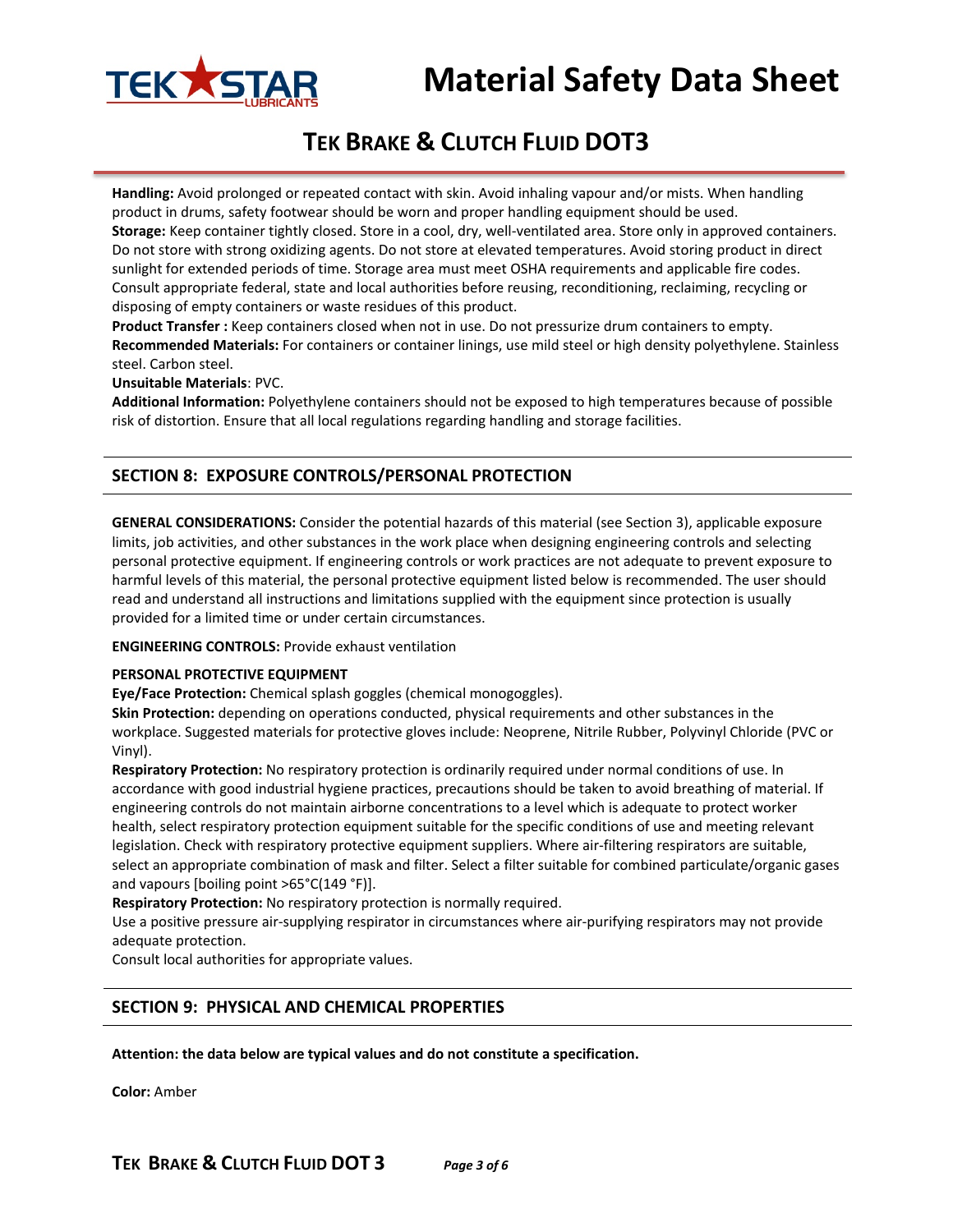



# **TEK BRAKE & CLUTCH FLUID DOT3**

**Physical State:** Liquid **Odor**: Petroleum odor **pH: 7 - 11.5 Vapor Pressure:** <0.1 @ 37.8 °C (100 °F) **Vapor Density (Air = 1):** >1 **Boiling Point:** 272°C (521.6°F) (Typical) **Solubility:** Soluble **Freezing Point:** No data available **Melting Point:** No data available **Specific Gravity:** 1.02 (Typical) **Density:** 1.01 kg/m3 - 1.04 kg/m3 @ 20°C (68°F) **Viscosity:** 1.5 @ 100°C (212°F) Minimum **Evaporation rate (nBuAc=1)** : Data not available

## **SECTION 10: STABILITY AND REACTIVITY**

**Stability :** Stable. Hygroscopic. **Conditions to Avoid :** Exposure to water vapour. **Materials to Avoid :** Mineral oils. Water vapour. **Hazardous Decomposition**: Hazardous decomposition products are not expected to form during normal storage.

## **SECTION 11: TOXICOLOGICAL INFORMATION**

**Basis for Assessment :** Information given is based on data on the components and the toxicology of similar products.

**Acute Oral Toxicity** : Expected to be of low toxicity: LD50 > 5000 mg/kg **Acute Dermal Toxicity :** Expected to be of low toxicity: LD50 > 5000 mg/kg **Acute Inhalation Toxicity :** Expected to be of low toxicity: LC50 >5 mg/l Rat **Skin Irritation :** Expected to be non-irritating to skin. **Respiratory Irritation :** Inhalation of vapours or mists may cause irritation. **Sensitization :** Not expected to be a skin sensitizer. **Repeated Dose Toxicity :** Not expected to be a hazard. **Mutagenicity:** Not expected to be mutagenic. **Carcinogenicity :** Not expected to be carcinogenic.

**Reproductive and Developmental Toxicity:** May impair fertility at doses which produce other toxic effects. (4,4'-isopropylidenediphenol)

## **SECTION 12: ECOLOGICAL INFORMATION**

#### **ECOTOXICITY**

This material is not expected to be harmful to aquatic organisms. The ecotoxicity hazard is based on an evaluation of data for the components or a similar material.

#### **ENVIRONMENTAL FATE**

**Ready Biodegradability:** This material is not expected to be readily biodegradable. The biodegradability of this material is based on an evaluation of data for the components or a similar material.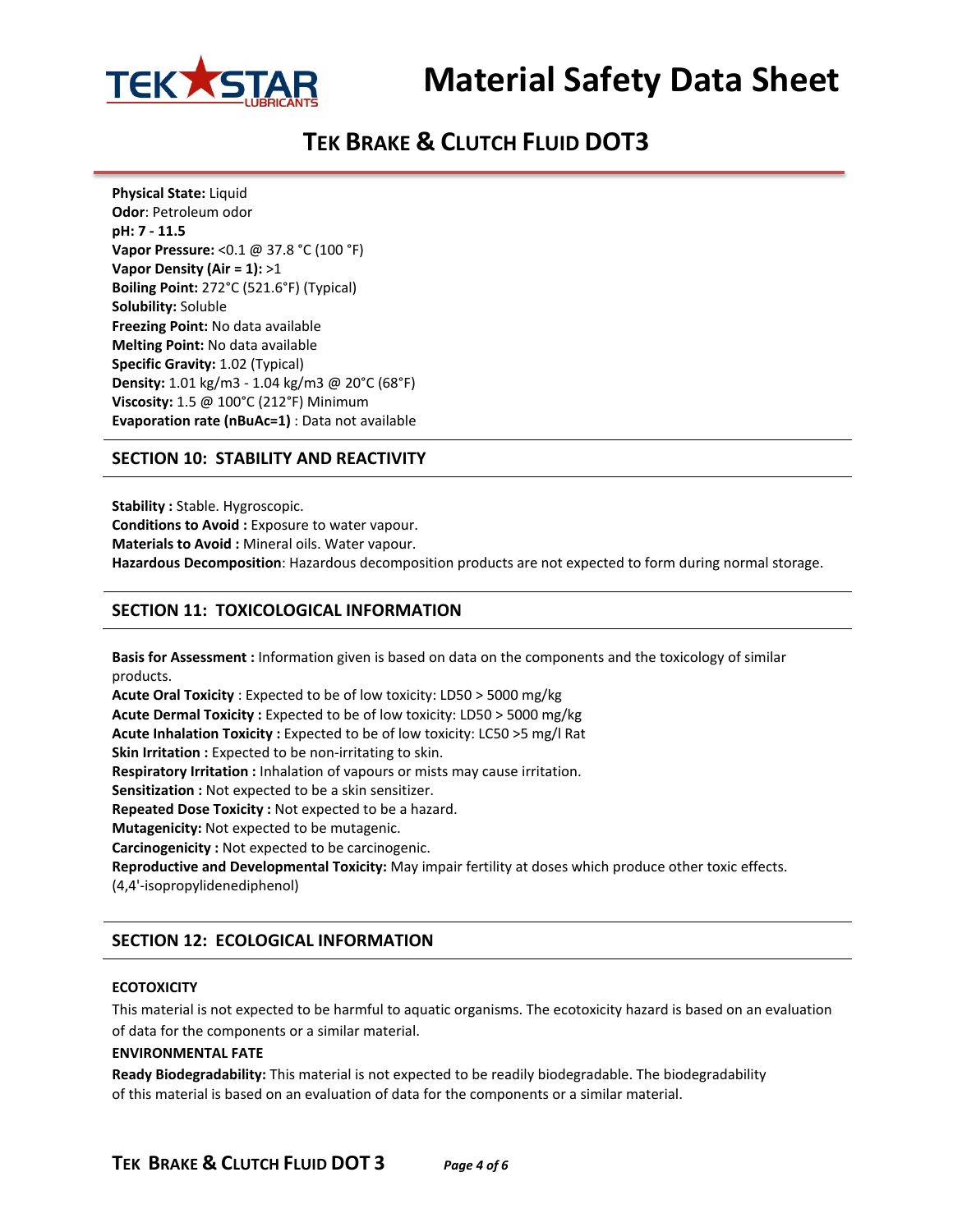

# **TEK BRAKE & CLUTCH FLUID DOT3**

#### **SECTION 13: DISPOSAL CONSIDERATIONS**

**Material Disposal:** Recover or recycle if possible. It is the responsibility of the waste generator to determine the toxicity and physical properties of the material generated to determine the proper waste classification and disposal methods in compliance with applicable regulations. Do not dispose into the environment, in drains or in water courses.

**Container Disposal:** Dispose in accordance with prevailing regulations, preferably to a recognized collector or contractor. The competence of the collector or contractor should be established beforehand.

**Local Legislation:** Disposal should be in accordance with applicable regional, national, and local laws and regulations.

#### **SECTION 14: TRANSPORT INFORMATION**

The description shown may not apply to all shipping situations. Consult 49CFR, or appropriate Dangerous Goods Regulations.

**DOT Shipping Description**: Hydraulic System Fluid; not regulated as a hazardous material for transportation under 49 CFR

**IMO/IMDG Shipping Description:** Not Regulated as dangerous goods for transportation under the IMDG code

**ICAO/IATA Shipping Description:** Not regulated as dangerous goods for transportation under ICAO

#### **SECTION 15: REGULATORY INFORMATION**

| <b>EPCRA 311/312 CATEGORIES:</b> | 1. Immediate (Acute) Health Effects: Yes |
|----------------------------------|------------------------------------------|
|                                  |                                          |

- 2. Delayed (Chronic) Health Effects: Yes
- 3. Fire Hazard: No
- 4. Sudden Release of Pressure Hazard: No
- 5. Reactivity Hazard: No

REGULATORY LISTS SEARCHED:

| 01-1=IARC Group 1   | 03=EPCRA 313         |
|---------------------|----------------------|
| 01-2A=IARC Group 2A | 04=CA Proposition 65 |
| 01-2B=IARC Group 2B | 05=MA RTK            |
| 02=NTP Carcinogen   | 06=NJ RTK            |
|                     | $07 = PA$ RTK        |

No components of this material were found on the regulatory lists above.

#### **CHEMICAL INVENTORIES:**

All components comply with the following chemical inventory requirements: AICS (Australia), EINECS (European Union), ENCS (Japan), IECSC (China), KECI (Korea), PICCS (Philippines), TSCA (United States).

#### **NEW JERSEY RTK CLASSIFICATION:**

Under the New Jersey Right-to-Know Act L. 1983 Chapter 315 N.J.S.A. 34:5A-1 et. seq., the product is to be identified as follows: (Brake fluid)